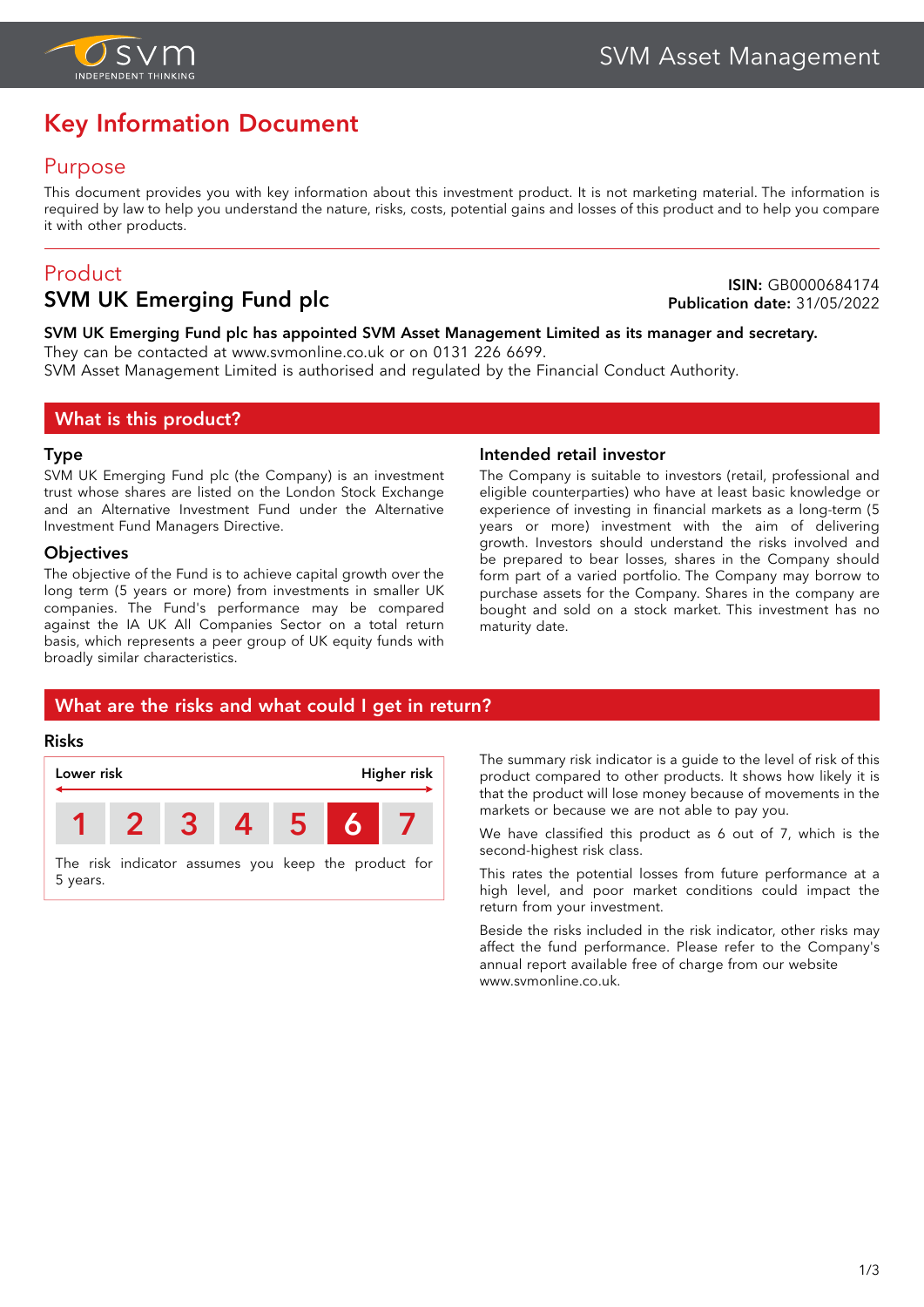

#### **Performance scenarios**

| Investment £ 10,000        |                                     | 1 year     | 3 years    | 5 years<br>(Recommended<br>Holding Period) |
|----------------------------|-------------------------------------|------------|------------|--------------------------------------------|
| <b>Stress Scenario</b>     | What you might get back after costs | £ 2.152.35 | £ 2.515.11 | £1,572.62                                  |
|                            | Average return each year            | $-78.48\%$ | $-36.88\%$ | $-30.92\%$                                 |
| Unfavourable Scenario      | What you might get back after costs | £7,360.60  | £ 5,965.11 | £5.188.23                                  |
|                            | Average return each year            | $-26.39\%$ | $-15.82%$  | $-12.30\%$                                 |
| <b>Moderate Scenario</b>   | What you might get back after costs | £10,297.60 | £10,445.81 | £10,596.15                                 |
|                            | Average return each year            | 2.98%      | 1.46%      | 1.16%                                      |
| <b>Favourable Scenario</b> | What you might get back after costs | £13,394.42 | £17,007.12 | £ 20,120.62                                |
|                            | Average return each year            | 33.94%     | 19.36%     | 15.01%                                     |

This table shows the money you could get back over the next 5 years, under different scenarios, assuming that you invest 10,000 GBP.

The scenarios shown illustrate how your investment could perform. You can compare them with the scenarios of other products.

The scenarios presented are an estimate of future performance based on evidence from the past on how the value of this investment varies, and are not an exact indicator. What you get will vary depending on how the market performs and how long you keep the investment/product.

The stress scenario shows what you might get back in extreme market circumstances, and it does not take into account the situation where we are not able to pay you.

The figures shown include all the costs of the product itself, but may not include all the costs that you pay to your advisor or distributor.

The figures do not take into account your personal tax situation, which may also affect how much you get back.

## **What happens if SVM UK Emerging Fund plc is unable to pay out?**

As a shareholder of the Company you would not be able to make a claim to the Financial Services Compensation Scheme about the Company in the event that the Company is unable to pay out.

## **What are the costs?**

#### **Costs over time**

The Reduction in Yield (RIY) shows what impact the total costs you pay will have on the investment return you might get. The total costs take into account one-off, ongoing and incidental costs.

The amounts shown here are the cumulative costs of the product itself, for three different holding periods. They include potential early exit penalties. The figures assume you invest 10,000 GBP. The figures are estimates and may change in the future.

| Investment £ 10,000             | If you cash in<br>after 1 year | If you cash in<br>after 3 years | If you cash in<br>after 5 years<br>(Recommended<br>Holding Period) |
|---------------------------------|--------------------------------|---------------------------------|--------------------------------------------------------------------|
| <b>Total Costs</b>              | £ 272.20                       | £850.45                         | £1,476.49                                                          |
| Impact on Return (RIY) per year | 2.72%                          | 2.68%                           | 2.67%                                                              |

The person selling you or advising you about this product may charge you other costs. If so, this person will provide you with information about these costs, and show you the impact that all costs will have on your investment over time.